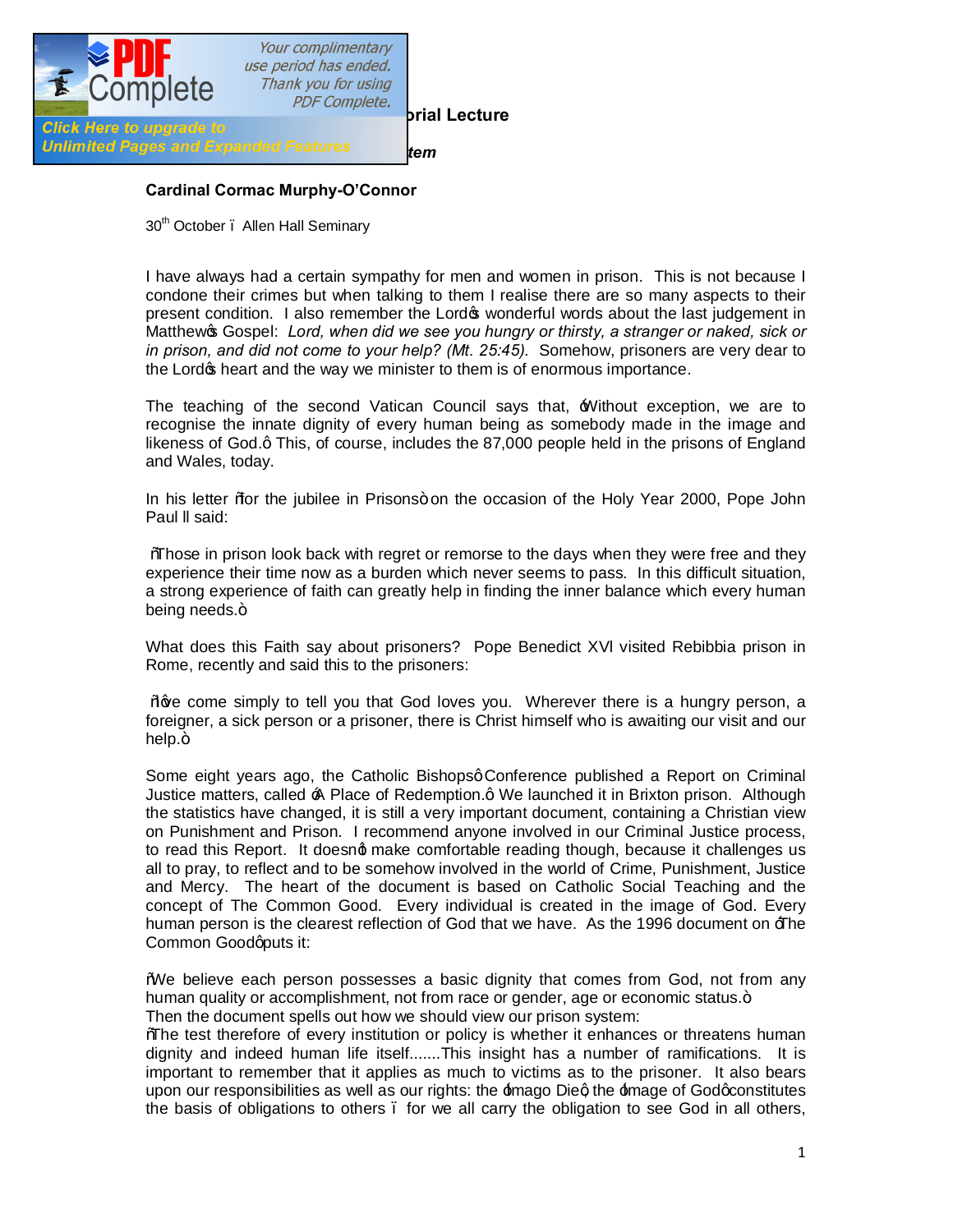

Your complimentary use period has ended. Thank you for using

Unlimited Pages and Expanded Features

**FIGURE – COTTIPICTC**<br>Click Here to upgrade to **FIGURE – interventive of wealth, power, prestige, utility or**<br>s that a new possibility for being human resides in that s that a new possibility for being human resides in that

> This must also mean that a penal policy which is ‰ssentially or primarily punitive is also unacceptable – for it does not fully respect that the human person remains always open to the possibility of mercy as the necessary complement to justice and to the fulfilment of social relations.+

> Is our prison system primarily punitive? Deprivation of liberty is punishment itself and surely is only appropriate for adults who have committed very serious or violent crimes. However, for those in prison, this time must be well spent with opportunities for rehabilitation. The then Home Secretary, Winston Churchill, in 1910 said that the treatment of crime and criminals is one of the most unfailing tests of the civilisation of any Country .

> Leto look at a few statistics which might help us to discover how punitive is our own Criminal Justice system:

> 39% of children in custody have been on the child protection register or have experienced neglect or abuse. 71% have been involved with, or in the care of Social Services prior to imprisonment.

> Over half the women in prison have suffered domestic violence; over 30% have been sexually abused.

50% of the men and women in prison ran away from home as children.

Shouldnot we try to better understand why people commit crime? I suspect that better understanding would lead to less punishment and a clearer connection between Criminal Justice and Social policy.

Our politicians use hard words in describing our approach to justice, the media tend to also do the same. The Prison Service is now asked to reduce its budget by 23%.

In 2004, when we launched  $\triangle$  Place of Redemptiong the prison population stood at about 75,000. In the last 8 years it has increased by about 12,000. In the last two decades, it has doubled! This is not because of significantly more crime but because we have become more punitive – increasing the length of sentences, introducing mandatory sentences and seeking imprisonment earlier for those who in the past would have received a fine or told to do Community Service.

Over 80 of our prisons are overcrowded. There is a great deal of violence and self-harm in our prisons with around 80% suffering some form of mental illness. Only 36% of released former Offenders go into Education, Training or Employment and many are homeless and in debt, on leaving prison. 47% of all adults are reconvicted within one year, rising to 57% for those serving sentences of less than 12 months and almost 70% for those under 18 years of age.

On the positive side, there is a 45% drop in the number of children and young people being sent to custody in the Youth Justice system, with a 1000 fewer young people in custody today than 10 years ago. Community Sentences are reducing reoffending rates better than custodial sentences. Nonetheless, the Governmento 46 page consultation document, uses the word punitive q42 times and refers to punishment qon 48 occasions. We need to restore an emphasis on Rehabilitation and Reform, rather than punishment.